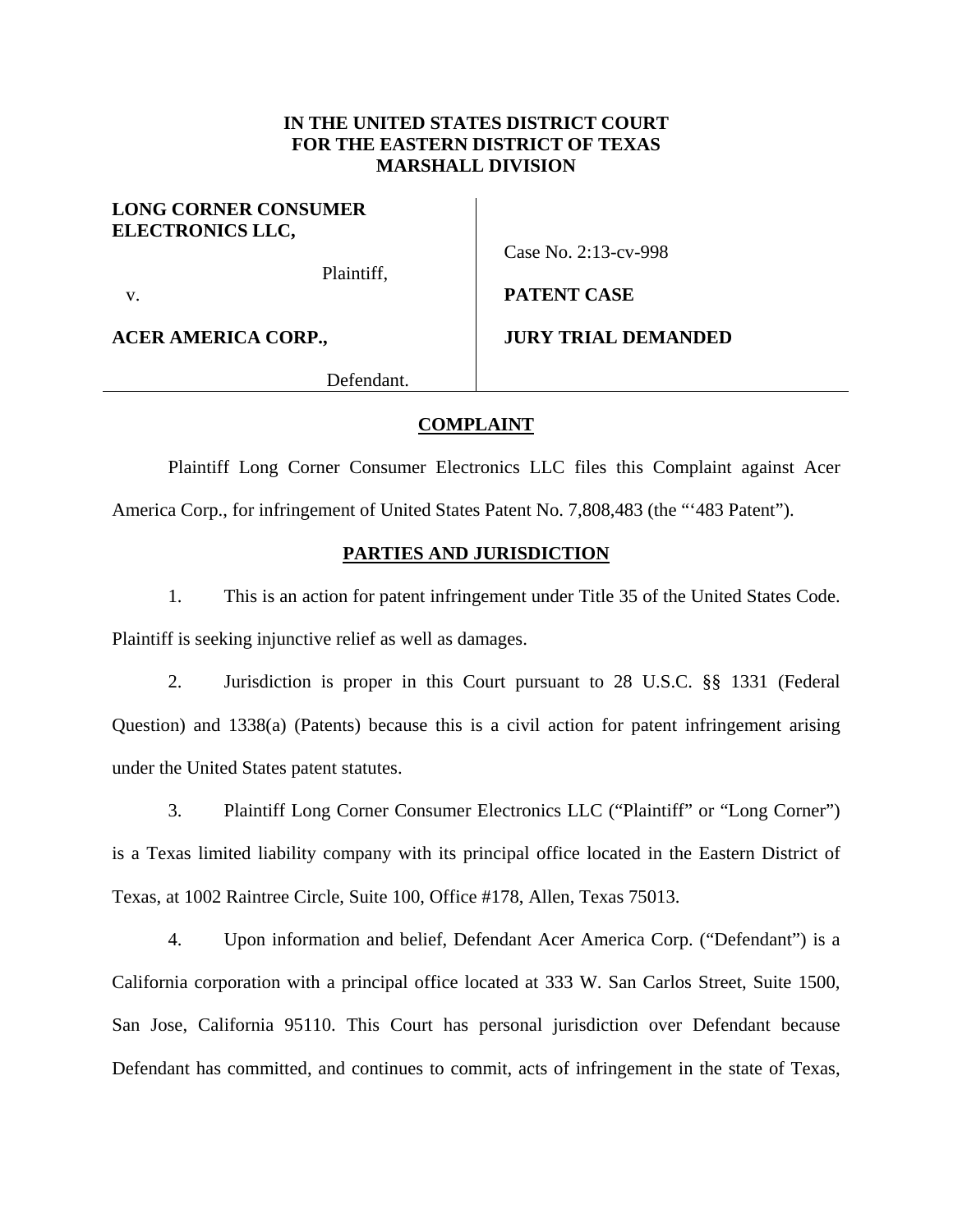has conducted business in the state of Texas, and/or has engaged in continuous and systematic activities in the state of Texas.

5. On information and belief, Defendant's products that are alleged herein to infringe were and/or continue to be made, used, imported, offered for sale, and/or sold in the Eastern District of Texas.

### **VENUE**

6. Venue is proper in the Eastern District of Texas pursuant to 28 U.S.C. §§ 1391(c) and 1400(b) because Defendant is deemed to reside in this district. In addition, and in the alternative, Defendant has committed acts of infringement in this district.

# **COUNT I (INFRINGEMENT OF UNITED STATES PATENT NO. 7,808,483)**

7. Plaintiff incorporates paragraphs 1 through 6 herein by reference.

8. This cause of action arises under the patent laws of the United States, and in particular, 35 U.S.C. §§ 271, *et seq*.

9. Plaintiff is the owner by assignment of the '483 Patent with sole rights to enforce the '483 Patent and sue infringers.

10. A copy of the '483 Patent, titled "System, Device, and Method for Extending a Stroke of a Computer Pointing Device," is attached hereto as Exhibit A.

11. The '483 Patent is valid and enforceable, and it was duly issued in full compliance with Title 35 of the United States Code.

## **(Direct Infringement)**

12. Upon information and belief, Defendant has infringed and continues to directly infringe one or more claims of the '483 Patent, including at least claim 1, by making, using, importing, selling and/or offering for sale computer input devices (which may include, by way of

2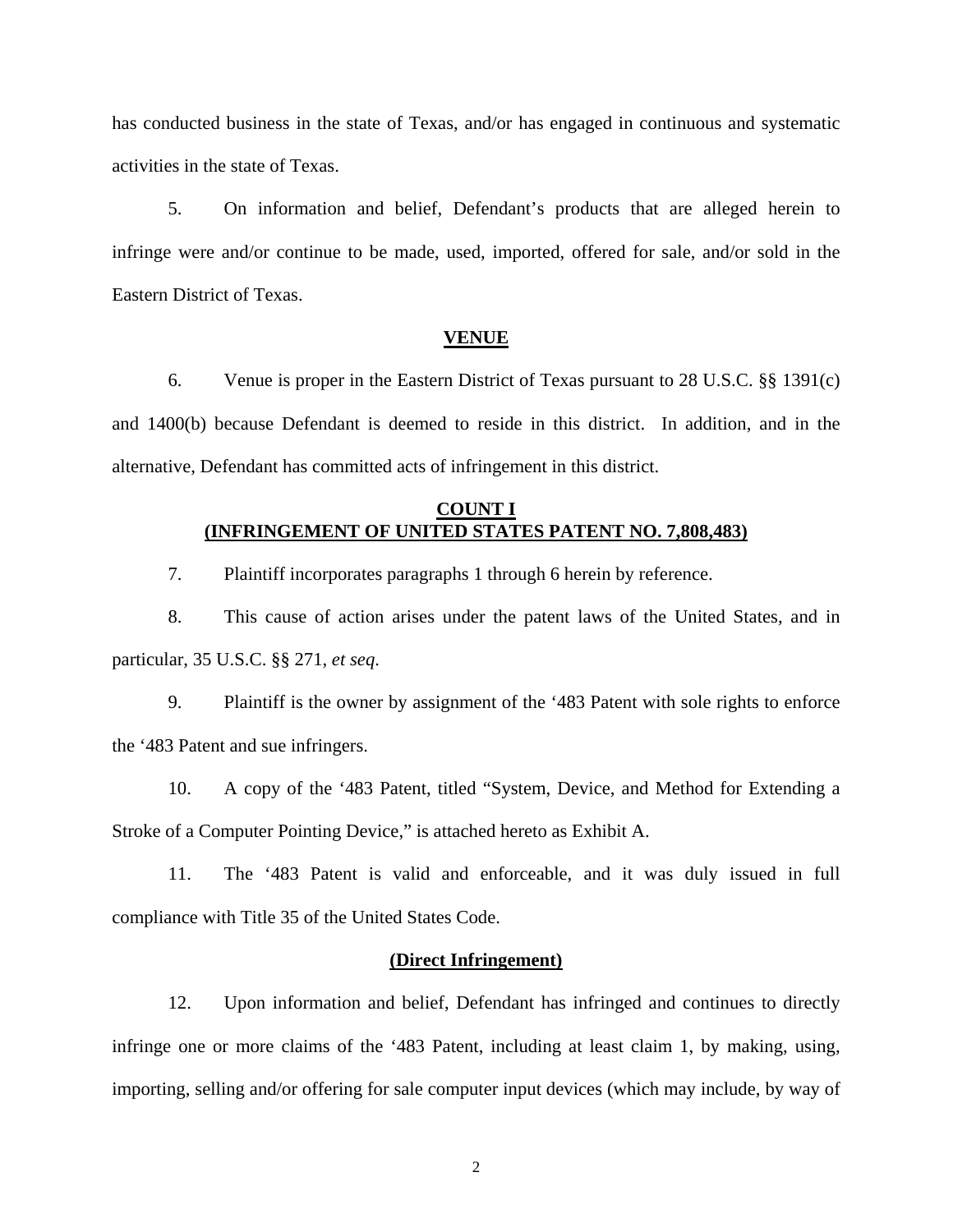example and without limitation, tablets and/or smartphones) covered by one or more claims of the '483 Patent, including without limitation the Acer Iconia Tab A700 (the "Accused Instrumentalities"). Generally for descriptive purposes, and without limitation in any way, characteristics of the Accused Instrumentalities include a sensor (for example, an accelerometer and/or a gyroscope), an input element (for example, a touch screen), and auto-rotation capability with the ability to inhibit such auto-rotation.

13. Defendant's actions complained of herein are causing irreparable harm and monetary damage to Plaintiff and will continue to do so unless and until Defendant is enjoined and restrained by this Court.

14. Plaintiff is in compliance with 35 U.S.C. § 287.

## **DEMAND FOR JURY TRIAL**

 Plaintiff, under Rule 38 of the Federal Rules of Civil Procedure, requests a trial by jury of all issues so triable by right.

#### **PRAYER FOR RELIEF**

WHEREFORE, Plaintiff respectfully requests the Court to:

- a) Enter judgment for Plaintiff on this Complaint on all causes of action asserted herein;
- b) Enjoin Defendant, its agents, officers, servants, employees, attorneys and all persons in active concert or participation with Defendant who receive notice of the order from further infringement of United States Patent No. 7,808,483;
- c) Award Plaintiff damages resulting from Defendant's infringement in accordance with 35 U.S.C. § 284;
- d) Award Plaintiff pre-judgment and post-judgment interest and costs; and